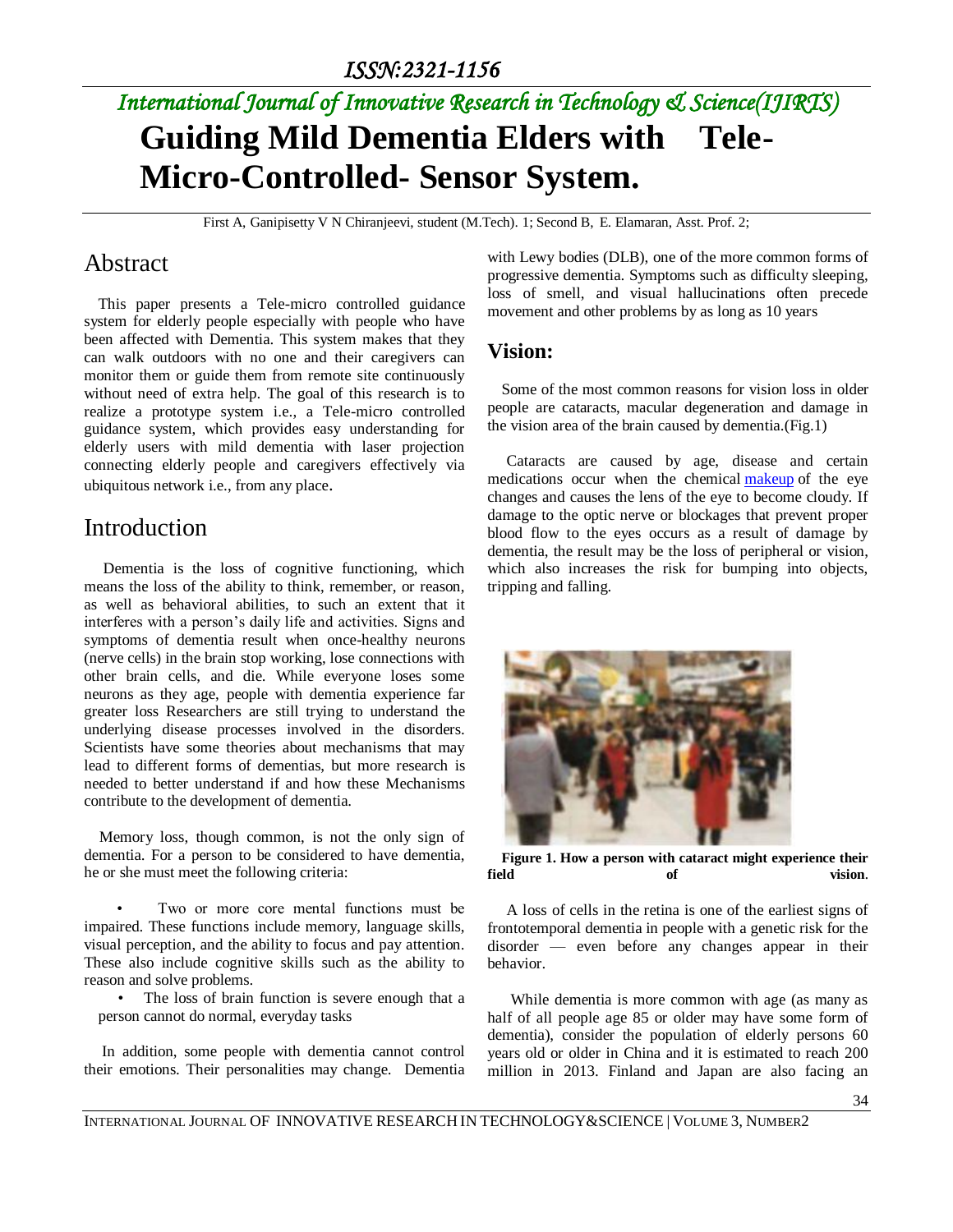### *ISSN:2321-1156*

# *International Journal of Innovative Research in Technology & Science(IJIRTS)*

increasingly aging population due to low birth rates and improved life expectancy. It is estimated that by 2050, the percentage of the population of Finland and Japan over the age of 65 will be 27% and 33%, respectively. The number of elderly people who suffer from varying memory impairments is also going to more than double during the next 30 years i.e., increase of a number of the elderly people with dementia increases. Then, the increase of elderly population requires more caregivers inevitably. Therefore, it is considered to be an urgent need to realize safetysupporting system which can give many mild demented elderly persons normal life.

 In this research, a challenging point is to find suitable solution of the above problem to support demented elderly people using information and communication technology

## II. Safety Navigation System

Figure 2 shows overview of safety navigation system which is a goal of this research. A mobile phone with wireless communication function is an important key in this structure. Mobile communication devices can make connection between clients (elderly users) and servers (remote caregivers) easy anytime through INTERNET. Through this network, it might be possible to realize that a small group of remote caregivers support a big number of elderly people.



**Figure. 2. Safety navigation system overview. Elderly users can get support with laser projection-based indication from remote caregivers**.

 In such system, this paper describes a novel user interface on a cane /walker which are mobility aids for elderly people

 In this paper, the aim is to realize a guidance system onto a mobility aid device that indicates the direction of the arrow, drawn by laser projection onto the ground, to guide the user by remote caregiver. LASER is best to avoid cloudy vision problem as discussed above. The camera or a mobile with front cam, which captures the scene in front of the user, is attached on tip of the cane. The system can detect a risk of fall instead of the blind user and guide them to take another route.

 A projection-based visualizing method, which can show various information in the real world, has been developed. How the laser projection method gives guidance information to a user as a remote assistance.

### III. System Design

 When we question what type of mobility aids is friendly to elderly people. There are a cane, a crutch, a walker, a gait trainer, a wheelchair, and a scooter among them popular were cane/walker majorly used. This proposed system provides a guidance interface, which is connected to remote caregivers via the Internet, to elderly users. The main function is to display the arrow, indicating a direction the user should go to, on the ground directly by laser projection. In order to display visual information by light projection, projectors are often used. However, current projectors are not suitable for use case of outdoor or bright spaces because they don't have enough strong lights to show information to the user. This is the reason why it is decided to use a laser projection method, which can produce stronger light projection, in this study.

 A laser pointer can be modified to draw simple figures like an arrow by using slit filters and a lens although in normal use cases it is realized as a spot. The worst demerit of using lasers is the danger it proposes to the eyes. Care must be taken here.

 The main components of this system are actuators with a laser module to display an arrow, a mobile device that can connect to the Internet, and a controller as shown in Fig. 3.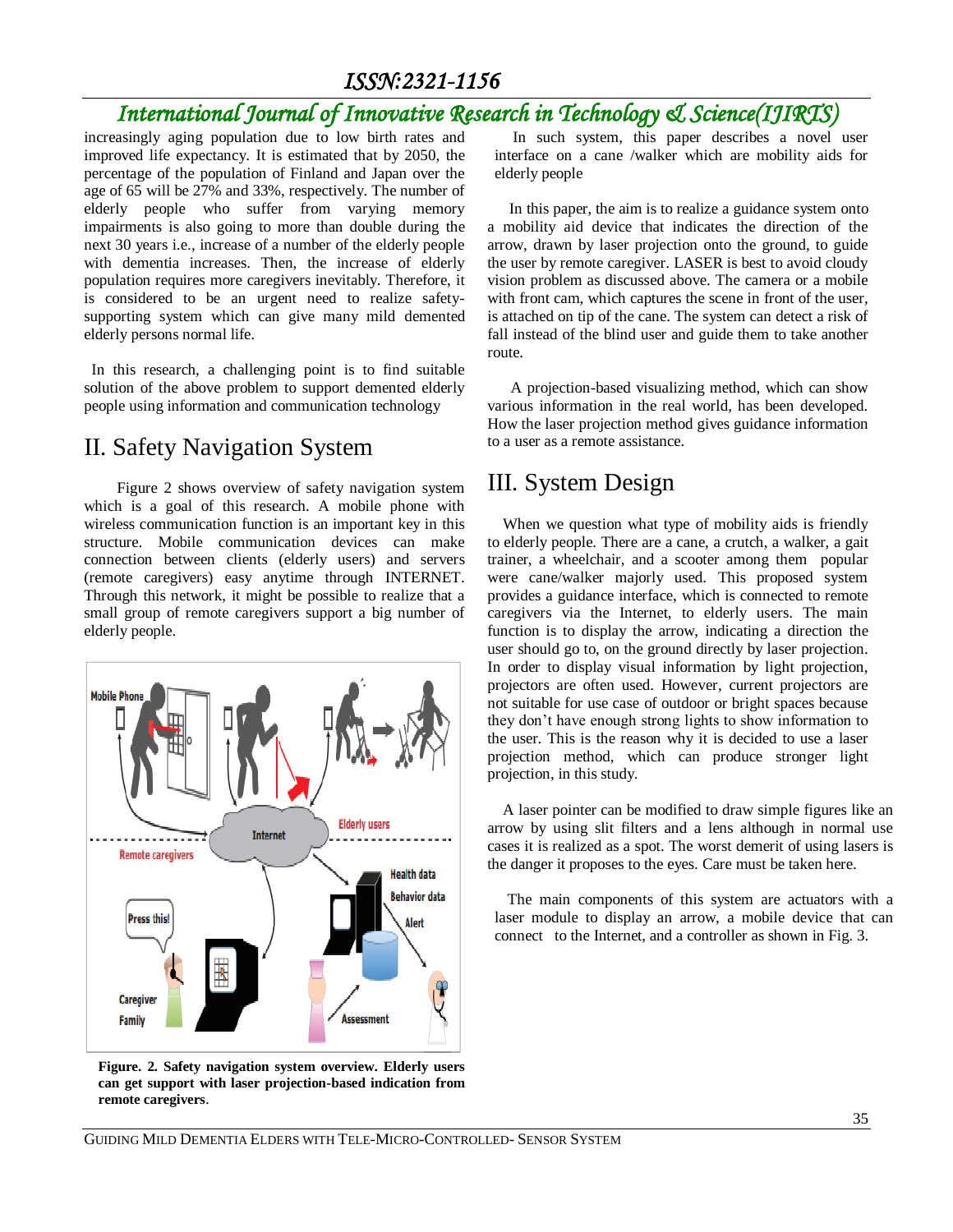### *ISSN:2321-1156*

# *International Journal of Innovative Research in Technology & Science(IJIRTS)* **Project-Block Diagram**



**Figure .3. Architecture of the proposed system.**

 This system has a motor rotation in both forward and backward which is attached to laser module. GPS is also used, on server side system gets the position information of the elderly user from a positioning sensor like GPS so that the remote caregiver can use it to give guide information to the elderly user interactively

 Totally a prototype system consisting of a cane /walker, a laser module, D.C.motors, a micro controller, batteries/Adaptor, GSM module, GPS sensor and a computer is as shown in below figure 4 and figure 5.



**Figure.4 Block Diagram for walker type system**



 **Figure. 5 Original system for walker type.** 

 A micro controller, AT89C52, manages these all sensors and actuators. The position information from GPS sensor used in this prototype is a basic type sensor with less accuracy as we know we don't have permission to access Restricted Service, but the functioning was admirable.

 In this prototype system, the laptop or computer is used as remote site server to communicate interactively with the micro controller embedded on the cane. A remote operator can select directions to give it to a tele user as guidance information via mobile phone i.e., through GSM. From GSM the micro controller calculates the angles which the D.C.motors should rotate using the selected direction and a current cane's head direction or in walker. Later microprocessor Calculates Lat. and Long. from GPS and sends it to caretaker via GSM. Buzzer sound is an indication for serial port when our micro controller is linked to GPS. When there is no Buzzer sound then 89C52 is connected to GSM module.

#### IV User Test Design

 The task is to walk from start point, follow the projected arrow, and reach the destination. This path has two corners on the way. To verify the visibility, two parameters are set as conditions to the user. One of them is whether the subject can recognize the shape of the projected arrow.

 Another one is to find out what distance between the cane tip and the projected arrow was easiest to see for the user. For this purpose, the prototype system can be implemented to provide different kinds of position to display an arrow for the elderly subject as shown in Fig. 5.